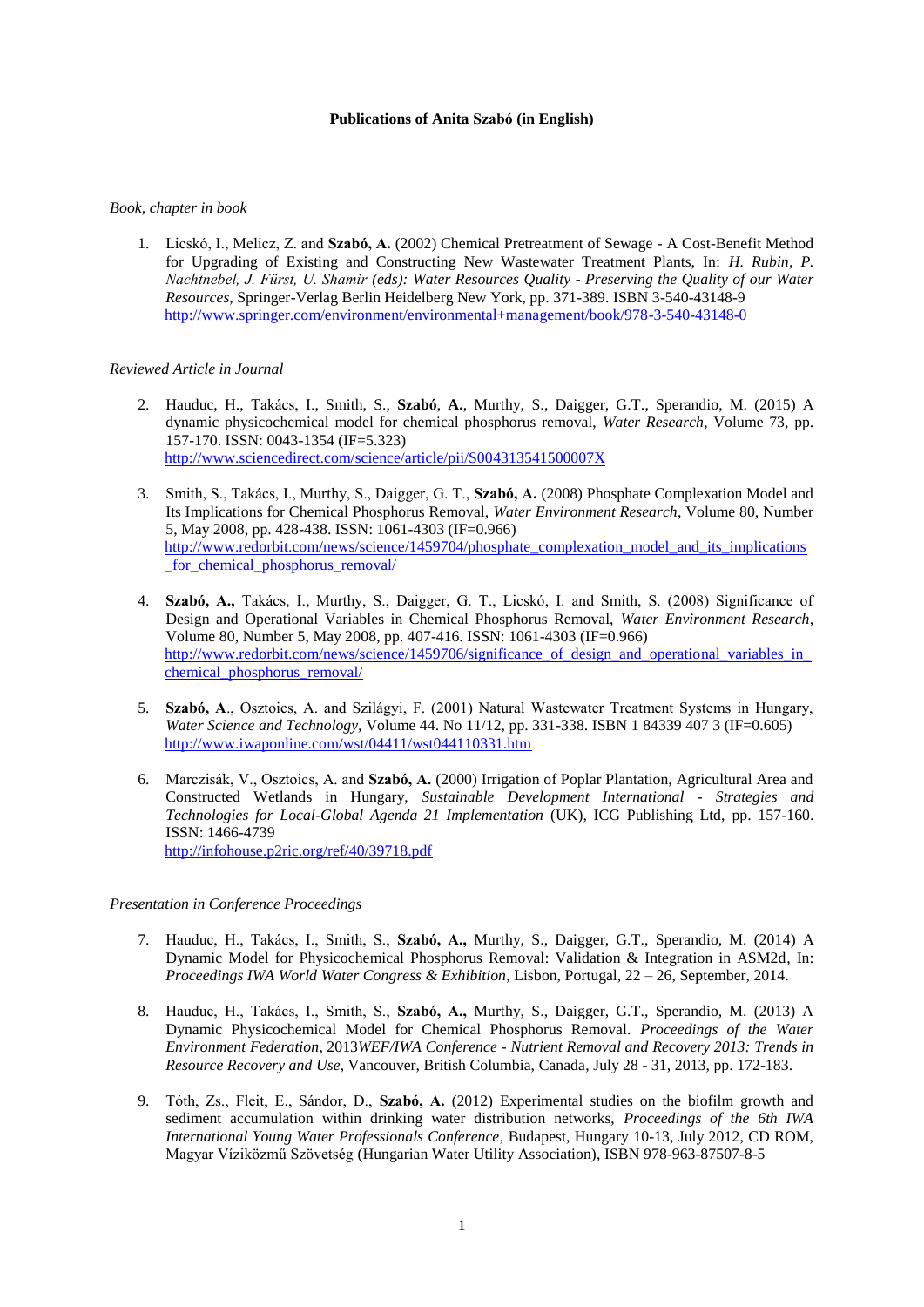- 10. Zajzon, G., Sándor, D., Fleit, E., **Szabó, A.** (2012) Investigation of simultaneous nitrification and denitrification process using biofilm formed on intelligent hydrogel micro-carriers, *Proceedings of the 6th IWA International Young Water Professionals Conference*, Budapest, Hungary 10-13, July 2012, CD ROM, Magyar Víziközmű Szövetség (Hungarian Water Utility Association), ISBN 978-963-87507- 8-5
- 11. Sándor, D., Zajzon, G., Fleit, E., **Szabó, A.** (2012) Comparison of nitrification process using biofilm formed on intelligent hydrogel microcarriers and the conventional activated sludge technology, *Proceedings of the 6th IWA International Young Water Professionals Conference*, Budapest, Hungary 10-13, July 2012, CD ROM, Magyar Víziközmű Szövetség (Hungarian Water Utility Association), ISBN 978-963-87507-8-5
- 12. Takács, I., Johnson, B.R., Smith, S., **Szabó, A.,** Murthy, S. (2011) Chemical P removal from lab tests through model understanding to full-scale demonstration, *Proceedings of the 11th IWA Specialised Conference on Design, Operation and Economics of Large Wastewater Treatment Plants*, Budapest, Hungary September 4-8, 2011, CD ROM (ISBN 978-963-08-2207-7)
- 13. **Szabó, A.,** Fetter É., Sándor, D., Fleit, E. and Siklósi, T. (2010) Role of the YWPs in the implementation of the R&D strategy of urban water management in Hungary, *Conference Proceedings, 1st Austrian National Young Water Professionals Conference*, 9-11 June 2010, Wien, Austria, CD ROM
- 14. Smith, S., Gilmore, R. L., **Szabó, A.,** Takács, I., Murthy, S., Daigger, G. (2008) Chemically Mediated Phosphorus Removal to Low Levels: Analysis and Interpretation of Data, *Proceedings of the 81st Annual Water Environment Federation Technical Exhibition and Conference*, Chicago, Illinois, USA Oct. 18-22, 2008
- 15. **Szabó, A**. and Licskó, I. (2007) Cost Saving and Intensification of WWTPs by Chemical Pre-treatment, *Proceedings of the International Conference and Exhibition for Filtration and Separation Technology*, February 27 – March 1, 2007, Rhein-Main-Hallen Wisbaden, Germany, Volume I. pp. 426-433.
- 16. **Szabó, A**., Takács, I., Licskó, I., Murthy, S. and Daigger, G. (2006) The importance of slow kinetic reactions in simultaneous chemical P removal, *Proceedings of the 79th Annual Technical Exhibition and Conference, WEFTEC 2006*, Dallas, Texas USA, October 21-25, 2006. Water Environment Foundation, pp. 4864-4872. CD-ROM, 387.pdf <http://www.environmental-expert.com/Files%5C5306%5Carticles%5C12652%5C387.pdf>
- 17. **Szabó, A.** and Licskó, I. (2005) Optimum Phosphorus and Organic Matter Removal by Combining Different Types of Coagulants, *Proceedings of 1st IWA ASPIRE 2005 Conference & Exhibition, Singapore, 10-15 July 2005*, CD-ROM, 9D3.pdf
- 18. **Szabó, A.** and Licskó, I. (2005) Chemical Wastewater Treatment A Cost Effective Method to Upgrade Overloaded WWTPs, *Proceedings of 1st IWA ASPIRE 2005 Conference & Exhibition, Singapore, 10-15 July 2005*, CD-ROM, 9A1.pdf
- 19. Licskó, I. and **Szabó, A.** (2005) Coagulation considerations possible and real processes, *Proceedings of 1st IWA ASPIRE 2005 Conference & Exhibition, Singapore, 10-15 July 2005*, CD-ROM, 12B2.pdf
- 20. **Szabó, A.** and Licskó, I. (2005) Expected Efficiency of Chemical Wastewater Treatment Case Studies in Hungary, *Proceedings of Environmental Science and Technology*, Vol. (I), William G. Lyon, Jihua J. Hong, Ramesh K. Reddy (Eds.), American Science Press, New Orleans, 2005. 153-159., ISBN: 0- 9768853-4-4
- 21. **Szabó, A.** (2003) Experiments in Aerobic Wastewater Treatment in Membrane Bioreactors, *4th International Conference of PhD students, 11-17 August, 2003*, Miskolci Egyetem, pp. 219-225.
- 22. Osztoics, A., **Szabó, A.** and Szilágyi, F. (2003) Natural Sewage Treatment: Hungarian Experiences, *Wastewater 2003 - 5 th International Biennial Conference and Exhibition, 13-15 May, 2003, Olomouc*, pp. 379-381.